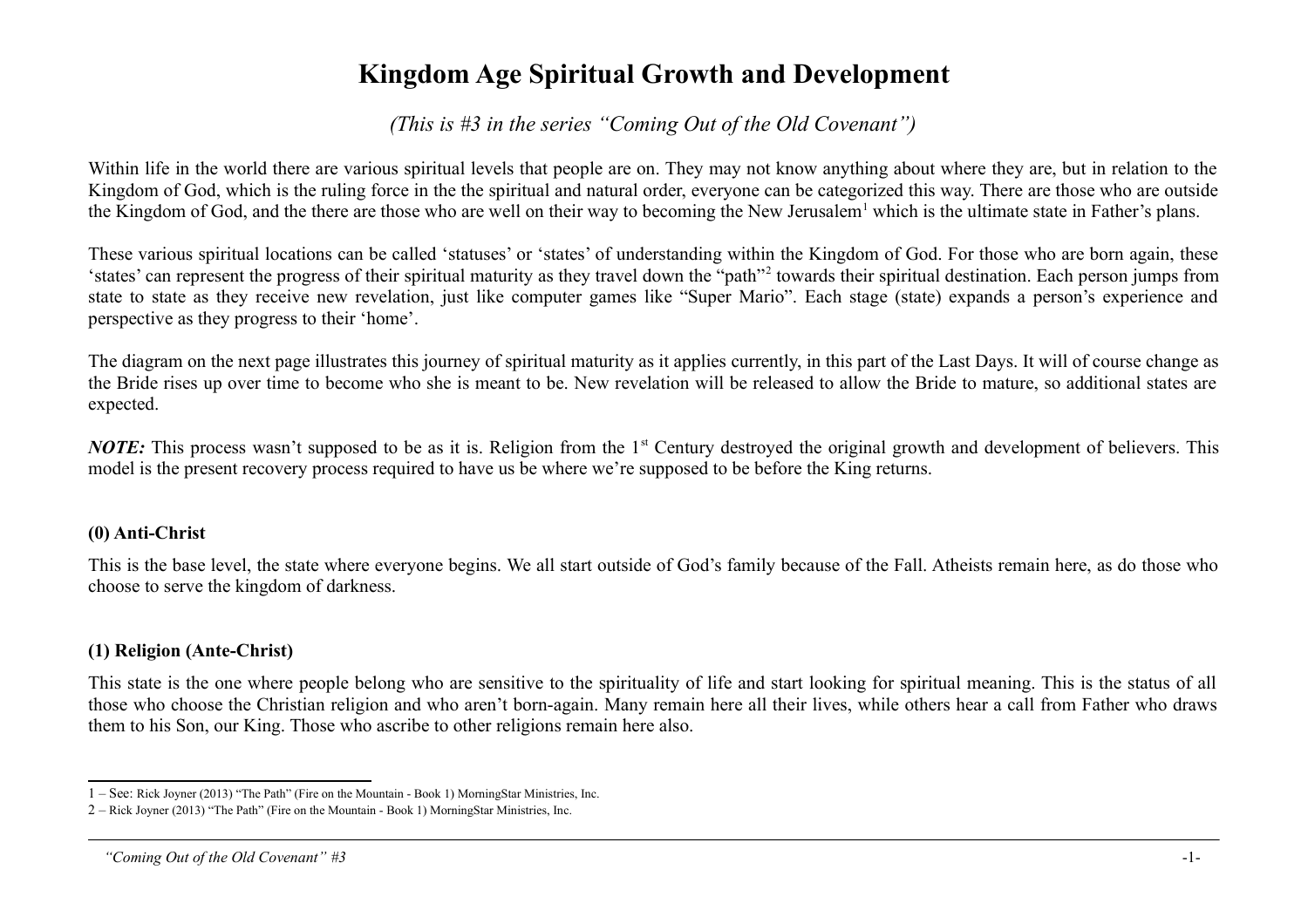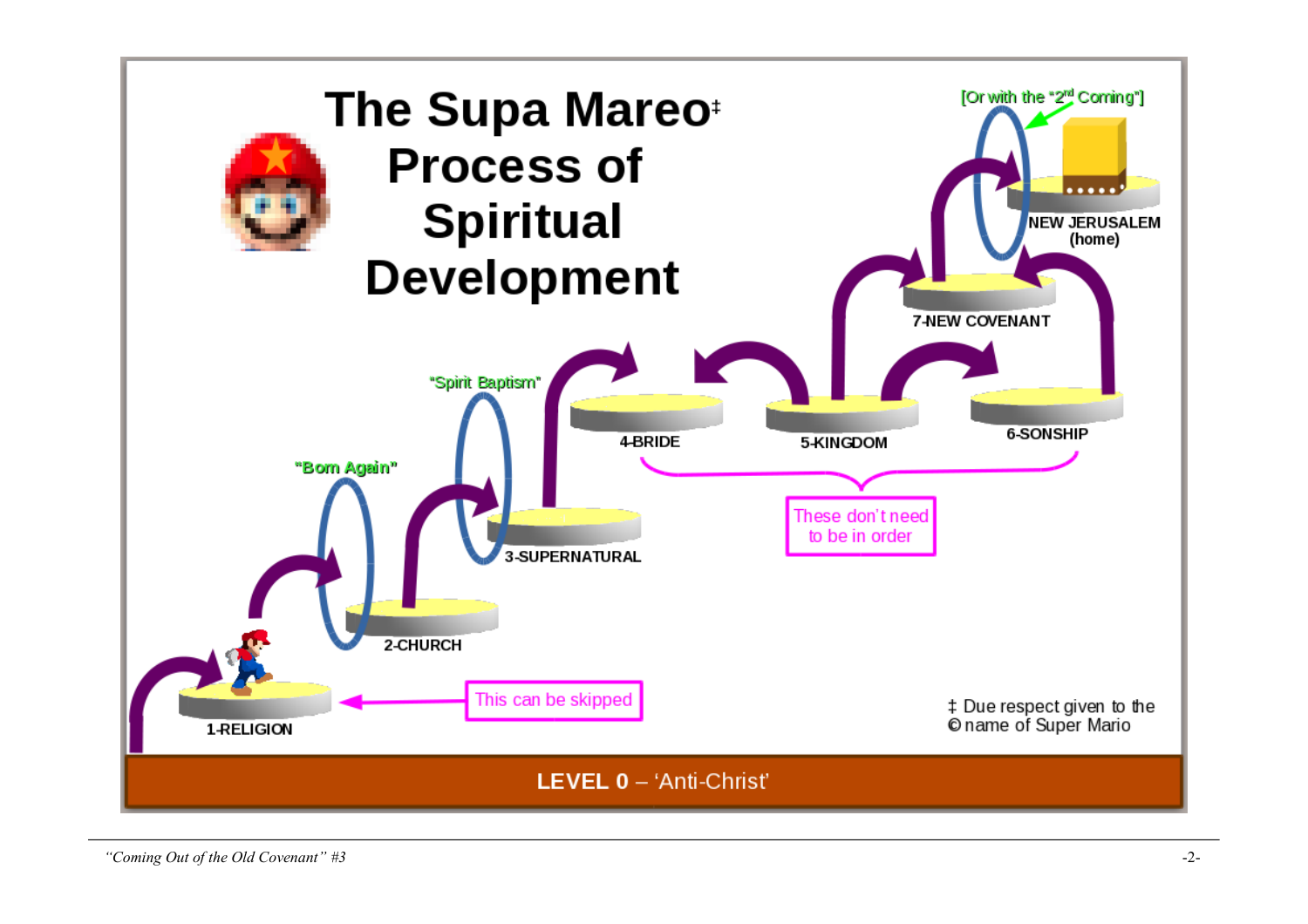#### **(2) Church**

**NOTE:** The church<sup>[3](#page-2-0)</sup> is the whole of God's people, not an organisation or a building.

To be in the church, a person must be a member of God's family.<sup>[4](#page-2-1)</sup> They must have come in via the new birth that Jesus spoke of.<sup>[5](#page-2-2)</sup> There is no other way to be part of the genuine church than to be born again.<sup>[6](#page-2-3)</sup> This is the home of evangelical Christians as well as those from religious denominations who have been genuinely born again. The majority of genuine Christians seem to remain at this level.

#### **(3) Supernatural**

The NT adequately shows that the new birth should be followed immediately by an infilling of the Spirit.<sup>[7](#page-2-4)</sup> This is called the baptism of the Holy Spirit.<sup>[8](#page-2-5)</sup> This state was reinstated in modern times with the advent of the Pentecostals.<sup>[9](#page-2-6)</sup> It later infiltrated the denominations with the Charismatic Renewal.<sup>[10](#page-2-7)</sup> Most Pentecostals and Charismatics remain at this level seeing it as the pinnacle of spiritual life.

 $\sim$  These next 3 don't need to be in order  $\sim$ 

## **(4) Bride**

An understanding of the supernatural leads many to look for the spiritual component of the Gospel as shown in the NT. Many also experience a touch of the presence of the Lord during certain spiritual experiences. These 2 combine to open the hearts of spirit-filled believers to seek a permanent spiritual connection with the Lord. Rather than being touched by the Spirit at church meetings, they are drawn by the Spirit to discover intimacy with the Lord and they find that this is what the teaching on the Bride is all about<sup>[11](#page-2-8)</sup>. The Bridal paradigm<sup>[12](#page-2-9)</sup> then becomes their highest state of achievement. Others go deeper here and explore oneness with the Lord which is his prime desire for us.[13](#page-2-10)

<span id="page-2-10"></span>13 – John 17:11, 22

<span id="page-2-0"></span><sup>3 –</sup> The word church comes from the Greek work ekklesia which is translated as 'church' in English bibles. 'Church' comes from Old English cir(i)ce, cyr(i)ce, related to Dutch kerk and German Kirche, based on medieval Greek *kurikon*, from Greek *kuriakon (dōma)* 'Lord's (house)', from *kurios* 'master or lord'. (Google definition)

<span id="page-2-1"></span><sup>4 –</sup> The basic meaning of the Greek word *ekklesia*, usually translated in our Bibles as 'church', is 'gathering' or 'assembly'. It is an ordinary, rather than special religious word, and was used in this way by the New Testament authors (e.g. Acts 19:32; Romans 16:5; 1 Corinthians 14:19). The overwhelming majority of New Testament references to 'church' thus speak of a particular gathering or assembly of people, whether in Jerusalem or in Prisca and Aquila's house or in heaven around God's throne. There are indications that, as would seem natural, *ekklesia* came also to be used to describe these gatherings even when they weren't actually gathering—that is, to describe the group of people who met regularly in a particular place, whether or not they were physically meeting together at that time. (matthiasmedia.com/briefing/2003/11/more-on-the-meaning-of-church)

<span id="page-2-2"></span> $5 -$  John  $3.3$ 

<span id="page-2-3"></span><sup>6 –</sup> The Process: Romans 10:9

<span id="page-2-4"></span><sup>7 –</sup> This happened with Jesus (Matthew 3:16). Also to NT believers - Acts 8:15-17; 10:47 (See Acts 2).

<span id="page-2-5"></span><sup>8 –</sup> Coming from John the Baptiser's statement recorded in Matthew 3:11 and Jesus' in Acts 1:5

<span id="page-2-6"></span><sup>9 –</sup> See en.wikipedia.org/wiki/Pentecostalism

<span id="page-2-7"></span><sup>10 –</sup> See en.wikipedia.org/wiki/Charismatic\_Movement

<span id="page-2-8"></span><sup>11 –</sup> See John 3:29; Revelation 19:7; 21:2; 21:9; 22:17. (See also Mattew 25:1-13)

<span id="page-2-9"></span><sup>12 –</sup> This term is used because the move to wanting to become the End-Time Bride of Christ requires a paradigm shift resulting from revelation.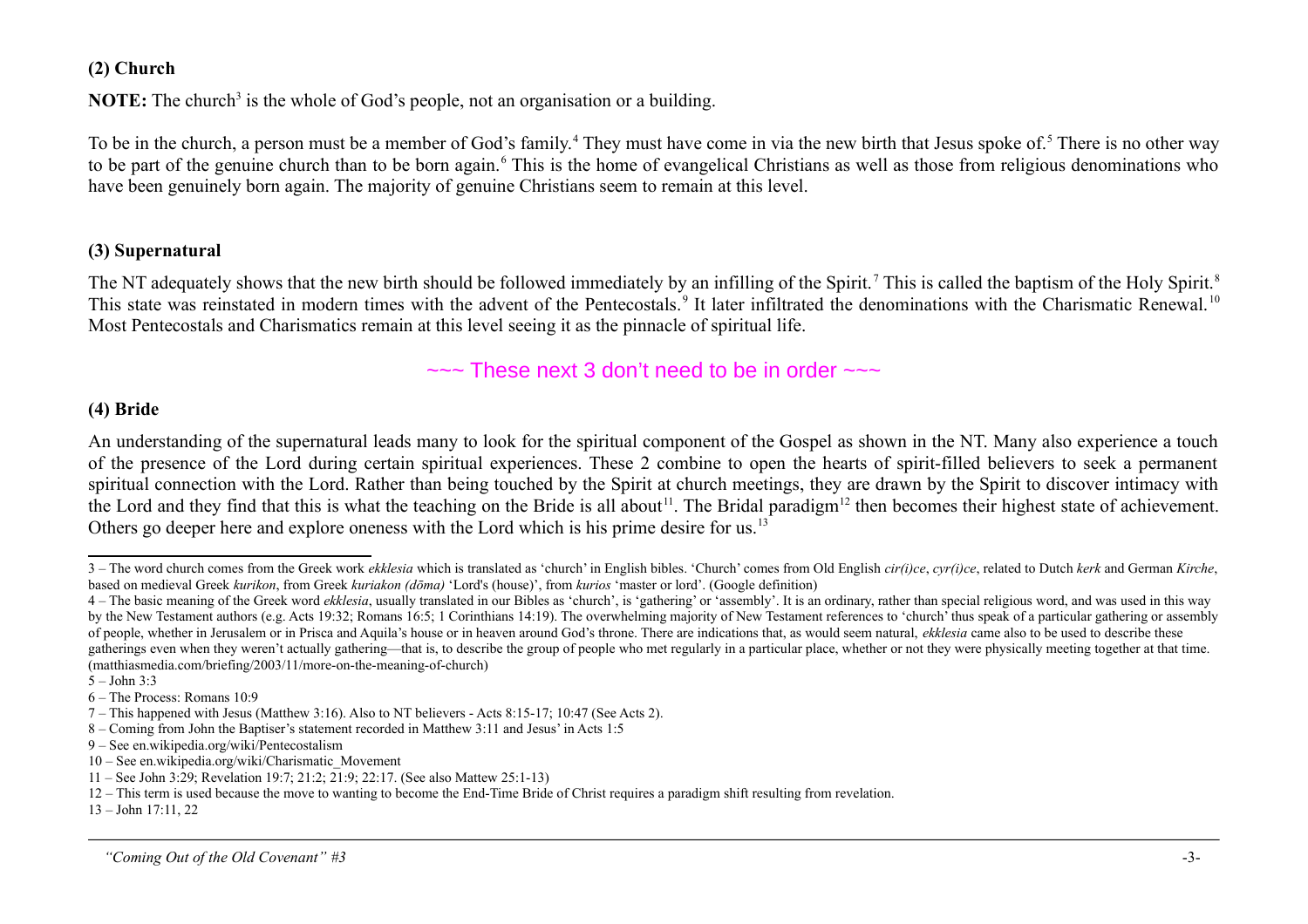## **(5) Kingdom**

Others who have experienced the spiritual highs of the Pentecostals and Charismatics systems realise that there has to be more than Sunday meetings and bible studies.<sup>[14](#page-3-0)</sup> They realise that they are becoming just like Jesus of Nazareth in the way they think and operate.<sup>[15](#page-3-1)</sup> But...Jesus didn't talk all the time about repenting and being saved, instead, he taught non-stop about the Kingdom of God.<sup>[16](#page-3-2)</sup> Through revelation, which may come from scripture reading or from teaching, they realise that Jesus' purpose in coming as a man was not just to save us, but to bring us into his Father's Kingdom. This is a new paradigm for them – a new way of thinking and living. Now they are enthused to do more of what Jesus did in seeing Father's will done on Earth.

# **(6) Sonship**

A new revelation dawns on Kingdom citizens that they are sons of the Kingdom – sons of almighty God. They have known this from the start as they have read the statement that we are "sons of God".<sup>[17](#page-3-3)</sup> However, until this point it was only head knowledge. Once the knowledge of the Kingdom becomes a reality, they take hold of their rightful sonship. This level is Father's desire for his church. It is the place that Adam had before the Fall, and those who appropriate their sonship are drawn into all that Adam had in relationship with God. [18](#page-3-4) The life of the believer in this state is one of privilege, favour, partnership, apprenticeship, as well as an expansion of their Kingdom assignments. Sons are trained so they can be skilled and trusted with the King's plans for planet Earth. Sons help prepare the Earth for the King's return.

# **(7) New Covenant**

The next level is one that many have not yet grasped hold of. The church system and theology has keep them bound in a state of fear so that they cannot fully graduate from the Old Covenant (OC) to the New Covenant (NC). They have not been freed from the Law, while some have made the 10 Commandments a centre-piece of their doctrine.

Actually, this stage should follow the Spirit-filling stage as part of a person's normal discipling, but it has not been so since the 1<sup>st</sup> Century.

The reason we don't understand how life and the Kingdom works is that we don't understand how we and God operate in covenant together. We may have studied covenants, but a solid grasp of the reality of it has eluded most Christians. We don't understand the progression of covenants because we have had a legalistic understanding of scripture. Because of this we don't understand how God acted under the OC and how acts differently under the NC.

<span id="page-3-0"></span><sup>14 –</sup> See: Derek Brown (2012) "THERE'S GOT TO BE MORE: Rediscovering the Kingdom"

<span id="page-3-1"></span><sup>15 –</sup> Jesus preached the Gospel of the Kingdom, not the gospel of salvation (Mark 1:14-15; Matthew 4:23; 9:35; See also Matthew 24:14)

<span id="page-3-2"></span><sup>16 –</sup> Most of Jesus' parables were about the Kingdom and Kingdom principles. (e.g. Luke 13:18-21; Matthew 13:24, 44, 45, 47; 18:23; 20:1; 22:2; 25:14)

<span id="page-3-3"></span><sup>17 –</sup> Romans 8:14; 9:26; Galatians 3:26; 4:6

<span id="page-3-4"></span><sup>18 –</sup> Actually, directly with Son on Earth in Eden, not Father.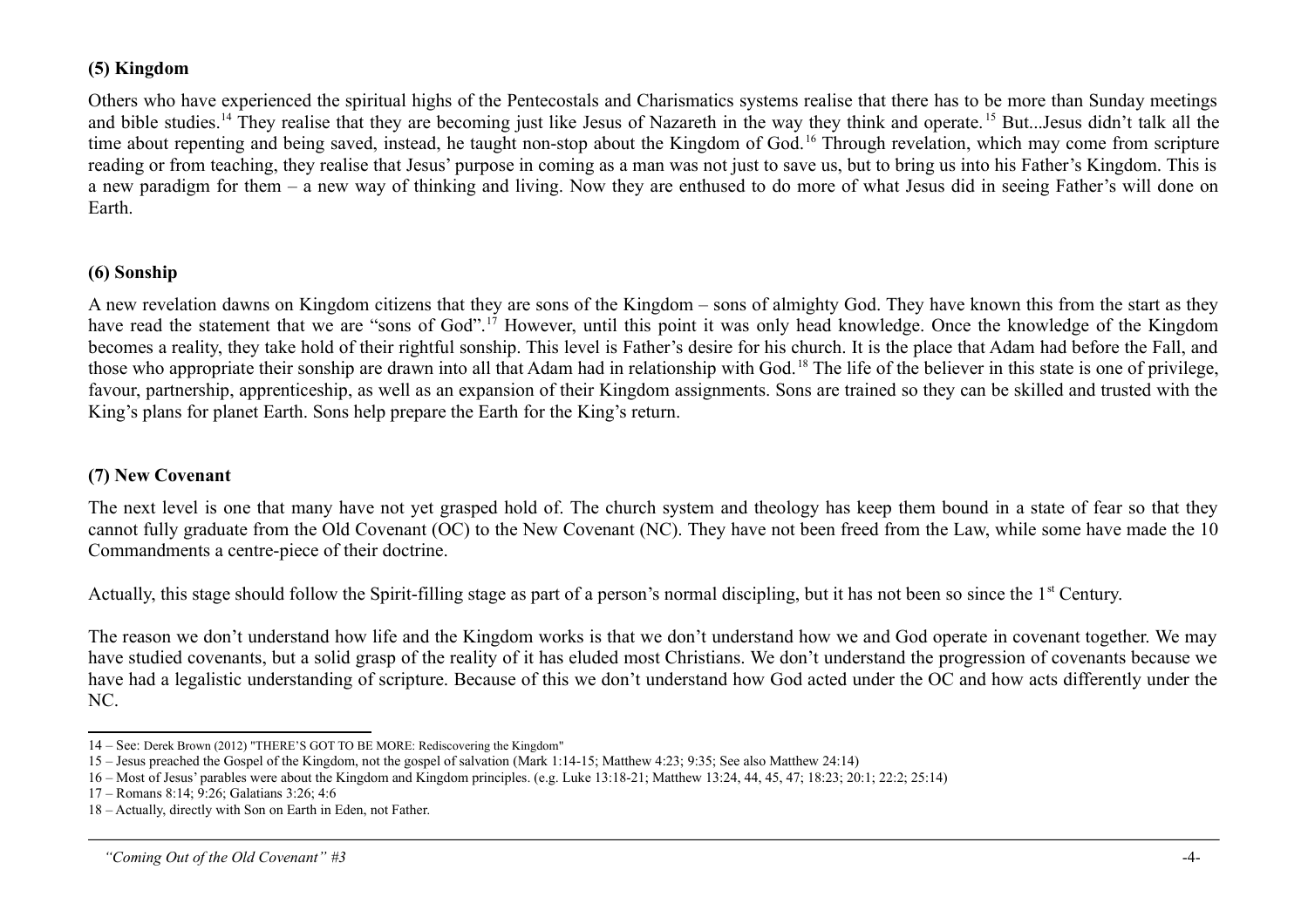*"Because God always acts in accordance with the covenant He is in, we can know what He will do. And we can also know what He will not do! That is our new covenant relationship with God. If we know we have this type of relationship with Him, then we will know our hearts, and we will know His heart."* [19](#page-4-0)

The fault for the church is the teaching we've received. Instead of reading the scriptures and accepting them at face value, we've been taught that we need a clergy system to interpret them for us. This has resulted in the perpetuation of error down through the millennia as theological colleges, bible colleges and seminaries are all designed to keep doctrine constant – even if that means maintaining error.

*"[A] lack of understanding of the previous covenants can veil who God is. If we do not understand the old covenant, it becomes a veil that inhibits us from see His heart and knowing what He is like. Instead, we look at the old Mosaic covenant and live in fear of that covenant even though we are not under that covenant. The important fact people miss is that the old covenant was always a temporary covenant, and God promised from the very beginning to replace it with the circumcision of the heart, which is the new covenant[20](#page-4-1). Thus, the new covenant realm helps us understand how the King feels about us. So many Christians are trying to advance the Kingdom, but they don't even know the heart of the King toward them."* [21](#page-4-2)

The problem for the majority of believers is that they have one foot in the OC and one in the NC. They wonder why they haven't discovered the liberty and freedom of the Gospel.

*"One of the common mistakes is how people start to believe everything in the Bible is applicable to everyone. That is not true, because some of what is in the Bible is under the old covenant, under which no one currently lives. We can read and learn from these passages, but they are not applicable to us in the way they were to their original audience. As Paul said, "These things happened to them as examples and were written down as warnings for us, on whom the culmination of the ages has come".[22](#page-4-3) So we can learn from their examples, but we do not apply the Law or the old covenant situation to our lives. Some people have tried to say the Bible is a flat book and everything applies in the same way; it is all the will of God. This is very far from the truth of the new covenant presented in the New Testament. This is the reason why in the new covenant realm people do not mix the old and new covenants in their presentation."* [23](#page-4-4)

A revelation of total life in the NC will eliminate fear, legalism, end-time paranoia, etc.

#### **(HOME) New Jerusalem**

We have been unaware that we are to become the New Jerusalem as part of our Kingdom growth and development. Sure we knew that the New Jerusalem comes down from heaven onto the site of the King's throne in Jerusalem at the beginning of the Millennial Reign, but this is a different scenario. The information for this stage was released by the Lord through Rick Joyner in his prophetic experience documented in "The Path".<sup>[24](#page-4-5)</sup> Rick will be further instructed by our King and he will release more about it in future books.

<span id="page-4-0"></span><sup>19 –</sup> Disrupting Culture (21 July 2015) "The Mystery of the Five Realms" (disruptingculture.com/2015/07/21/the-mystery-of-the-five-realms)

<span id="page-4-1"></span><sup>20 –</sup> Deuteronomy 29:12-30:6

<span id="page-4-2"></span><sup>21 –</sup> Disrupting Culture (21 July 2015) "The Mystery of the Five Realms" (disruptingculture.com/2015/07/21/the-mystery-of-the-five-realms)

<span id="page-4-3"></span> $22 - 1$  Corinthians  $10:11$ 

<span id="page-4-4"></span><sup>23 –</sup> Disrupting Culture (21 July 2015) "The Mystery of the Five Realms" (disruptingculture.com/2015/07/21/the-mystery-of-the-five-realms)

<span id="page-4-5"></span><sup>24 –</sup> See: Rick Joyner (2013) "The Path" (Fire on the Mountain - Book 1) MorningStar Ministries, Inc.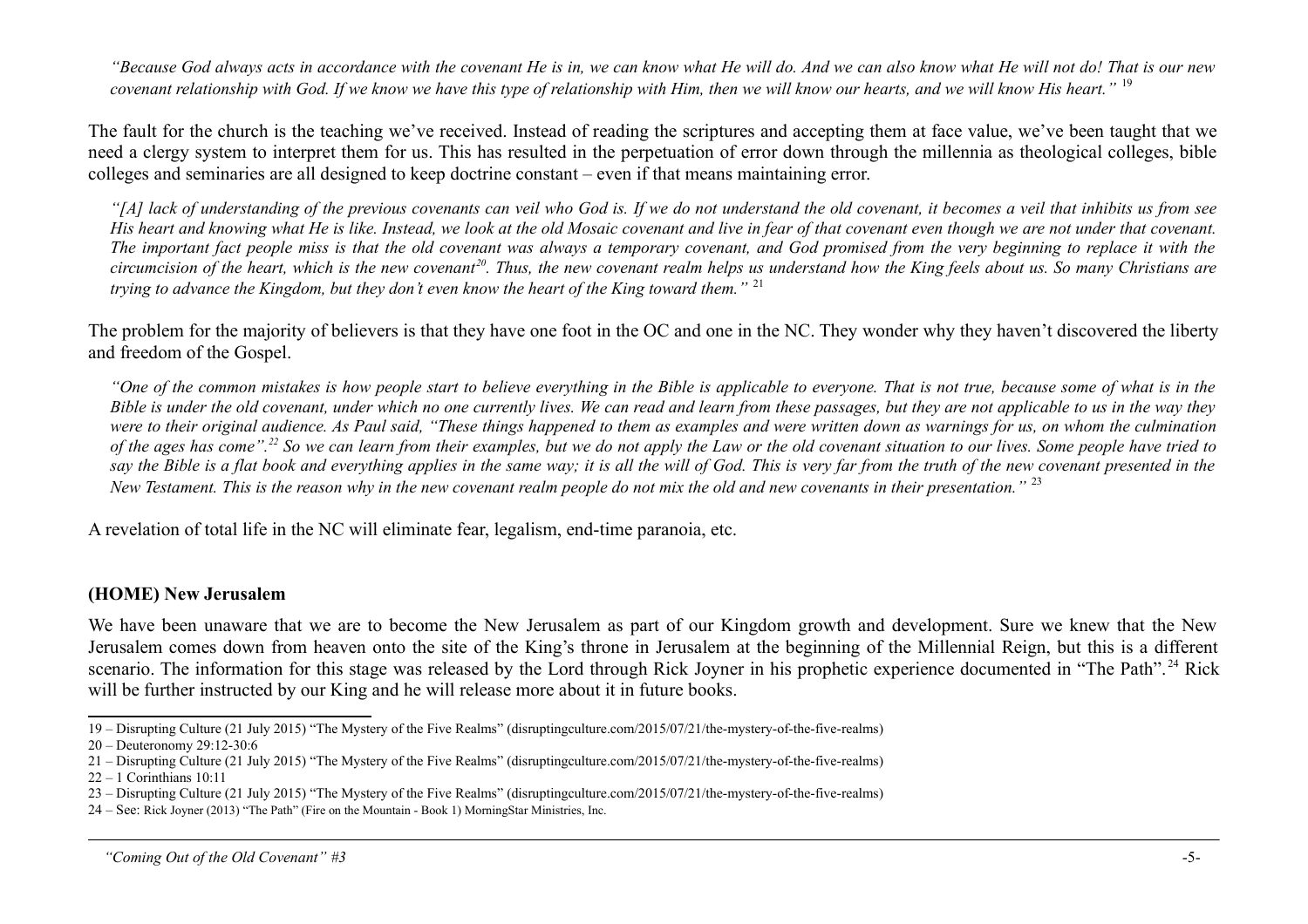Ron McGatlin has also begun to talk in terms of 'New Jerusalem life'.

*"In the New Jerusalem lifestyle of the kingdom of God coming forth from heaven into the hearts of God's maturing people, complete trust and faith are being restored to His people...The move of God on earth that is bringing forth the New Jerusalem life in the kingdom of God will never end. This move of God is coming forth now in the hearts and lives of God's kingdom people in spots across the world. It is a supernatural inner move of the Spirit of God transforming our once Babylonian style life into New Jerusalem life of LOVE that produces complete TRUST in God and between the purified holy people of God."* [25](#page-5-0)

More on this at a later date when the full revelation has been revealed.

#### **Summary**

The levels are highlighted by these characteristics:

- Level 0 Ignoring God. Running away from God. Living ignorantly. Selfish idolatry lifestyle.
- Level 1 Making you feel good. Placating your conscience. 'Hedging your bets' against the wrath of God.
- Level 2 Experiencing the reality of the spirit realm. Life-changing experience. Faith in salvation.
- Level 3 Experiencing the power and authority of the Kingdom of God. The miraculous. Development of real faith.
- Level 4 Having a personal relationship with Almighty God. Experiencing his passionate love. Having him meet your mental, emotional, spiritual, physical and other needs.
- Level 5 Working with God to see his will done on Earth. "Bringing Heaven to Earth".
- Level 6 Entering into everything Adam lost in the Fall. Partnering with Father in his work. Operating in your full rights on Earth and in Heaven.
- Level 7 Being released to the freedom of sonship. Coming completely out of religion and legalism.
- Level 8 Unity with the saints. Complete oneness as the finale of the process of maturity.
- Others?: Kingship Ruling and reigning NOW, not just in the Millennial Reign.

<span id="page-5-0"></span><sup>25 –</sup> Ron McGatlin (6-6-2015) "Spirit Connections" (www.hiskingdomprophecy.com/spirit-connections)

 *<sup>&</sup>quot;Coming Out of the Old Covenant" #3* -6-